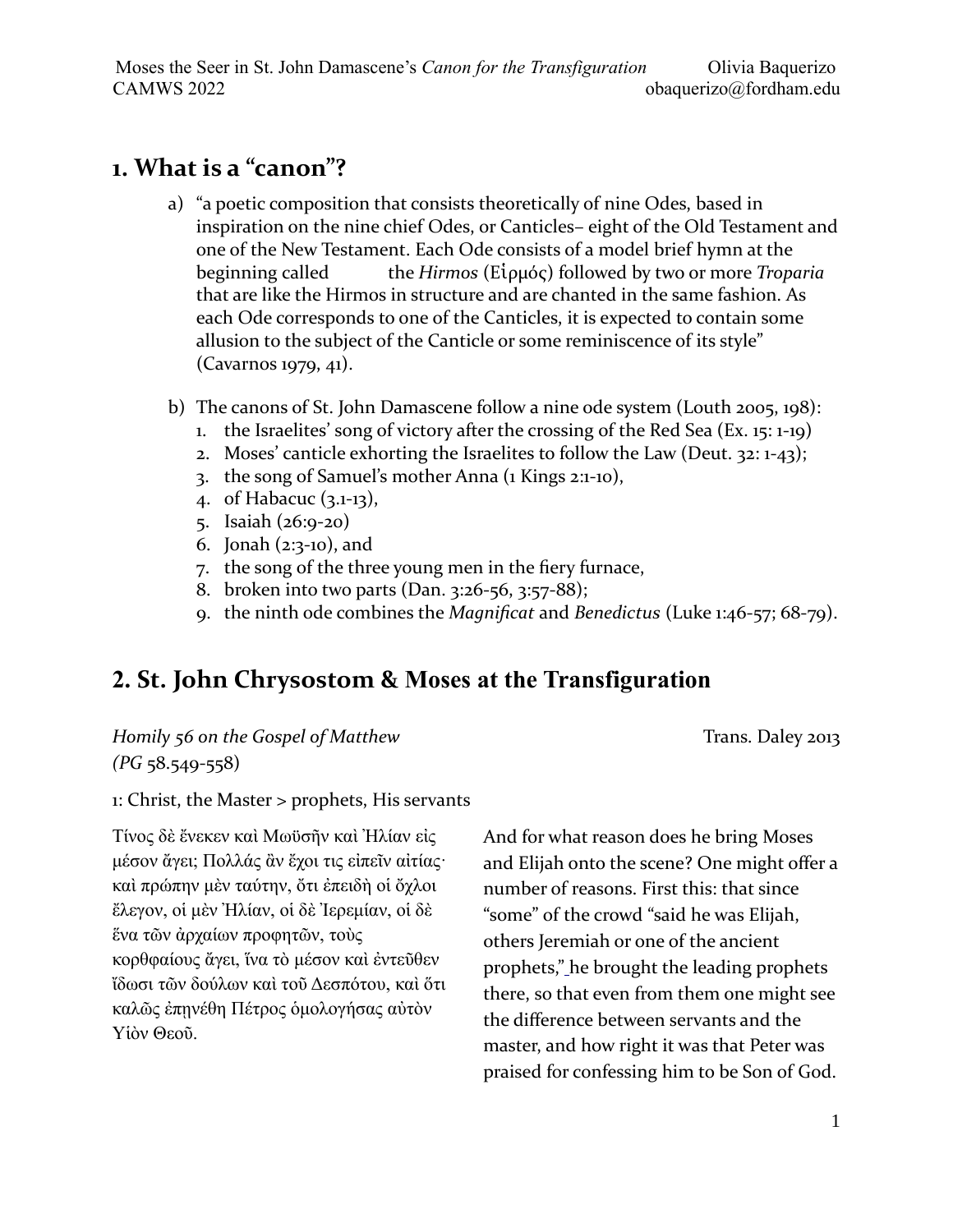#### 2: To show approval of the Old Law for Christ

Μετ' ἐκείνην δὲ καὶ ἑτέραν ἔστιν εἰπεῖν. Ἐπειδὴ γὰρ συνεχῶς ἐνεκάλουν αὐτῷ τὸ παραβαίνειν τὸν νόμον, καὶ βλάσφημον αὐτὸν εἶναι ἐνόμιζον, ὡς σφετεριζόμενον δόξαν οὐ προσήκουσαν αὐτῷ τὴν τοῦ Πατρὸς … ἵνα δειχθῇ ὅτι βασκανίας ἀμφότερα τὰ ἐγκλήματα, καὶ ἑκατέρων τούτων ἐστὶν ἀνεύθυνος, καὶ οὔτε νόμου παράβασις τὸ γινόμενον, οὔτε δόξης σφετερισμὸς τῆς μὴ προσηκούσης τὸ λέγειν ἑαυτὸν ἴσον τῷ Πατρὶ, τοὺς ἐν ἑκατέρῳ λάμψαντας τούτων εἰς μέσον ἄγει. **Καὶ γάρ Μωϋσῆς τὸν νόμον ἔδωκε, καὶ ἠδύναντο λογίσασθαι Ἰουδαῖοι, ὅτι οὐκ ἂν περιεῖδε πατούμενον αὐτὸν, ὡς ἐνόμιζον, οὐδ' ἂν τὸν παραβαίνοντα αὐτὸν καὶ τῷ τεθεικότι πολέμιον ὄντα ἐθεράπευσεν ἄν.** 

 But secondly, one may also say something else. People constantly charged him with transgressing the law, and considered him a blasphemer, usurping for himself the glory that belonged to the Father … So, that it might be obvious that both these charges were based on jealousy, and that he was innocent of both of them, and that what had happened was not a transgression of the law, nor his saying he was equal to the Father a usurpation of a glory that did not belong to him, he brought into his presence the shining authorities on both these issues. **Moses, after all, gave the law, and the Jews could be convinced that he would not stand by and watch it be trampled under foot, as they suspected, nor would he be conciliatory towards anyone who was transgressing it and hostile to its giver.** 

#### 3. Christ = Lord of Living and the Dead

Ἔστι δὲ καὶ ἑτέραν αἰτίαν εἰπεῖν μετὰ τῶν εἰρημένων. Ποίαν δὴ ταύτην; Ἴνα μάθωσιν, ὅτι καὶ θανάτου καὶ ζωῆς ἐξουσίαν ἔχει, καὶ τῶν ἄνω καὶ τῶν κάτω κρατεῖ. Διὰ τοῦτο καὶ τὸν τετελευτηκότα, καὶ τὸν οὐδέπω τοῦτο παθόντα εἰς μέσον ἄγει.

One might mention another reason, along with those we have given. What is that? That they might learn that he has authority over death and life, and rules both what is above and what is below. So he brings on the scene both one who is dead and one who never suffered that fate.

4 (5?): to encourage the Apostles for Christ's Passion and their own sufferings.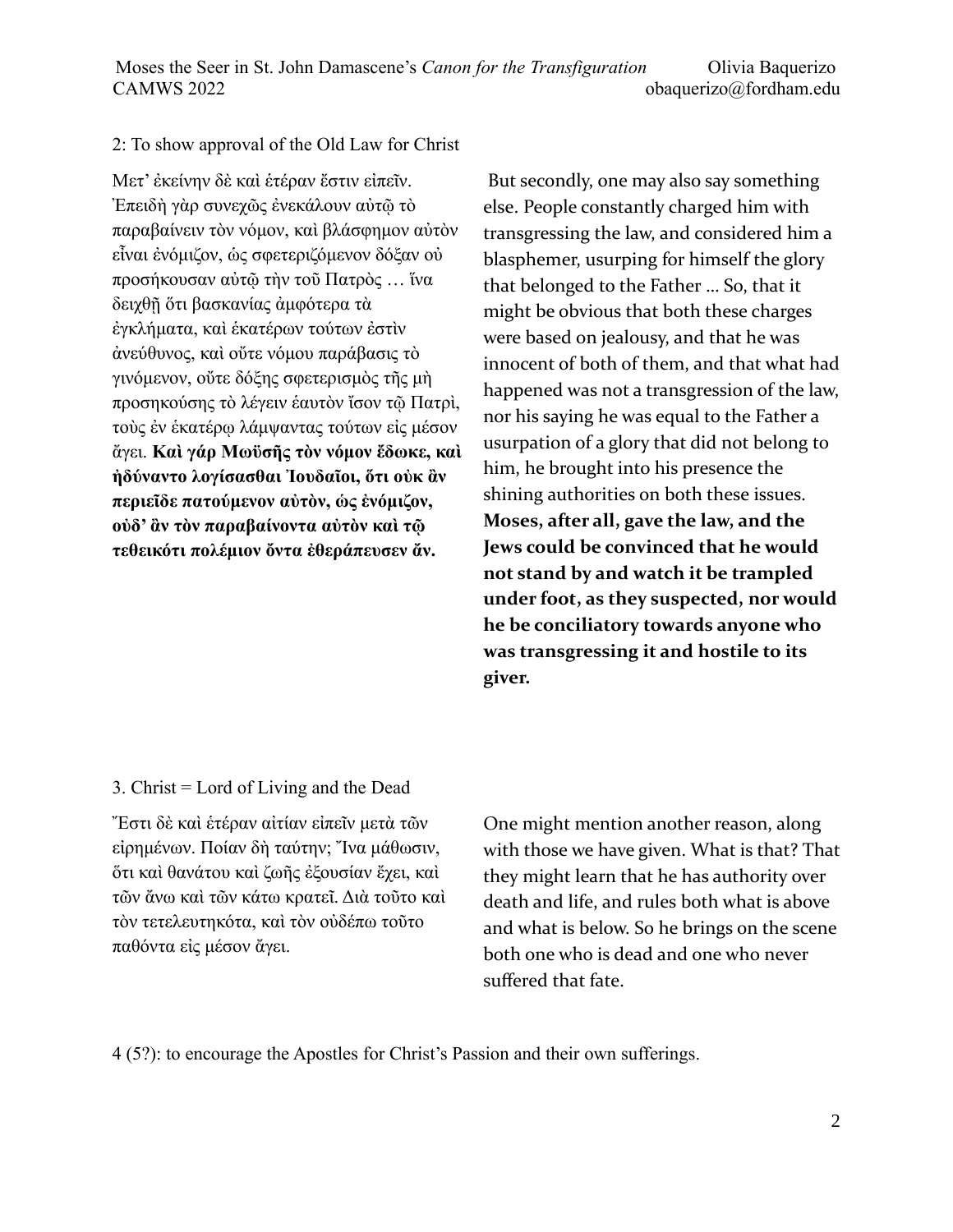Moses the Seer in St. John Damascene's *Canon for the Transfiguration* Olivia Baquerizo CAMWS 2022 obaquerizo@fordham.edu

Τὴν δὲ πέμπτην αἰτίαν (πέμπτη γὰρ αὕτη ἐστὶ πρὸς ταῖς εἰρημέναις) καὶ αὐτὸς ὁ εὐαγγελιστὴς ἀπεκάλυψε. Τίς δὲ ἦν αὕτη; Δείξαι τοῦ σταυροῦ τὴν δόξαν, καὶ παραμυτήσασθαι τὸν Πέτρον καὶ ἐκείνους δεδοικότας τὸ πάθος, καὶ ἀναστῆσαι αὐτῶν τὰ φρονήματα. Καὶ γὰρ παραγενόμενοι οὐ ἐσίγων, ἀλλ' Ἐλάλουν, φησὶ, τὴν δόξαν, ἢν ἔμελλε κληροῦν ἐν Ἱερουσαλήμ· τουτἐστι, τὸ πάθος καὶ τὸν σταυρόν· οὕτω γὰρ αὐτὸ καλοῦσιν ἀεί.

And the fifth reason—for this is the fifth among all we have given—the Evangelist himself revealed. What is it? To show forth the glory of the cross, and to encourage Peter and the others who were in dread of suffering, and raise their thoughts higher. For as they [=Moses and Elijah] came to the spot, they were not silent, but "were speaking," Scripture says, "of the glory that he was to bring to fulfillment in Jerusalem"; the Passion, that is, and the cross, for that is what they always call it.

# **3. The Canon as "Traditional"**

1. Christ the Master, Prophets His Servants (3:2)

συμπαρέστησαν ὁ Μωσῆς καὶ Ἠλίας ὡς Θεοῦ θεράποντες. Moses and Elias stood there as servants of God

2. Moses as Lawgiver (1:3)

a) Mt. Sinai described as τοῦ ὄρους τοῦ νομικοῦ, "the mountain of the law."

3. Christ, Lord of the Living and the Dead (5:1, 8:3) ὡς κρατῶν ζωῆς γὰρ καὶ θανάτου δεσπόζων as ruling over life and being lord over death.

ὡς οὐρανοῦ δεσπόζοντι, καὶ τῆς γῆς βασιλεύοντι, καὶ καταχθονίων τὴν κυρίαν ἔχοντι, Χριστὲ, σοι παρέστησαν, ἐκ μεν τῆς γῆς ἀπόστολοι, ὡς ἐξ οὐρανοῦ δὲ, ὀ Θεβίτης Ἡλίας, Μωσῆς δὲ ἐκ νεκάδων.

as to the ruler of heaven and to the ruler of the earth, and to the one having lordship over those living on earth, Christ, they stood by you, on the one hand the apostles from earth, on the other hand Elias the Thebite from heaven, and Moses from the dead.

4. Moses as *exemplum* for the Apostles: ….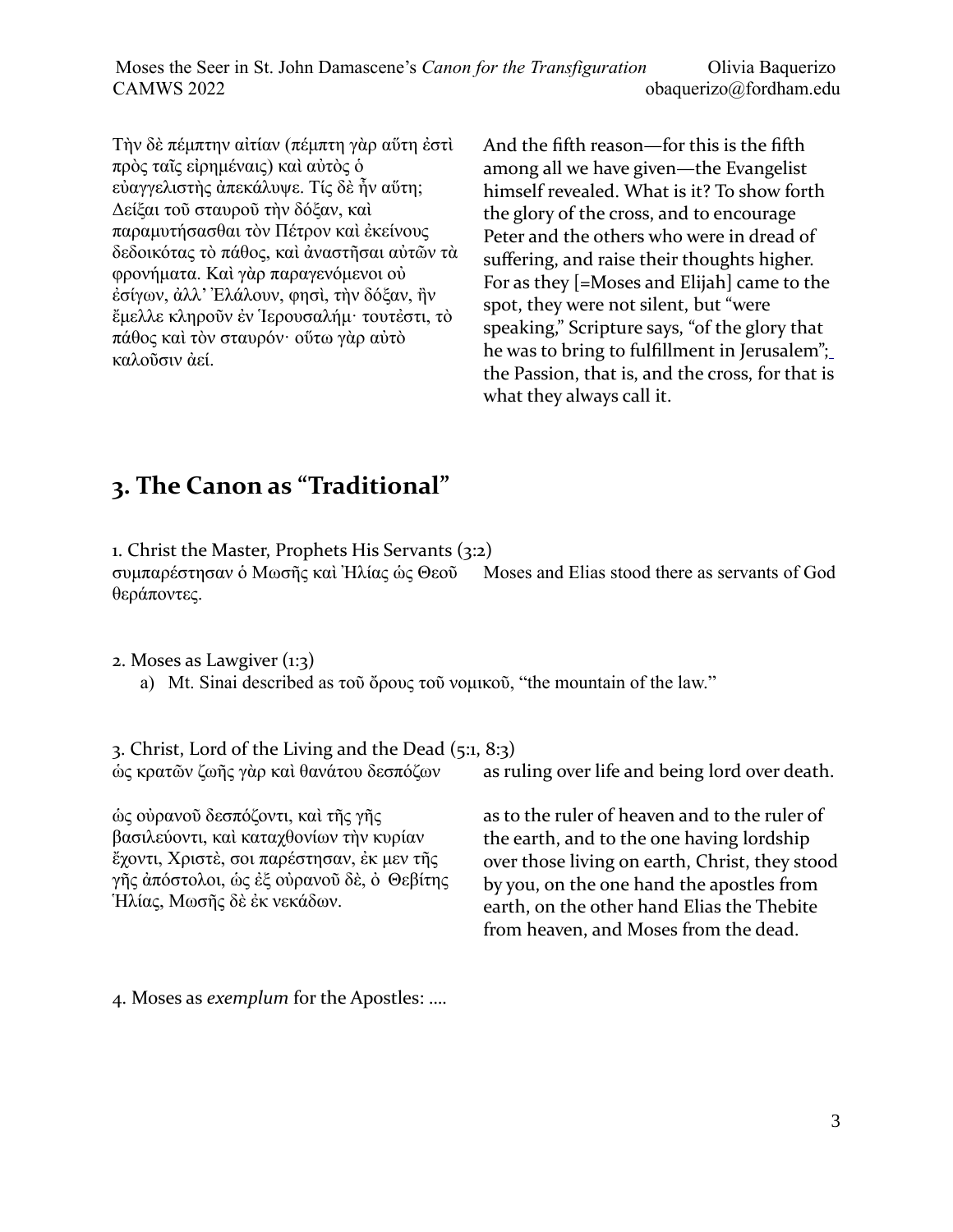## **4. The Acrostic: a** *cantus firmus* **for the canon**

Μωσῆς Θεοῦ πρόσωπον ἐν Θαβορ ἴδε Moses God's face on Mt. Thabor saw.

# **5. Moses the Seer in the** *Canon for the Transfiguration***:**

#### 1. Ode 1

Μωσῆς ἐν θαλάσσῃ **προφητικῶς**, **ἰδὼν ἐν νεφέλῃ καὶ ἐν στύλῳ πάλαι πυρός, τὴν δόξαν Κυρίου** ἀνεβόα· τῷ Λυτρωτῇ καὶ Θεῷ ήμων άσωμεν.

**Ὡς πέτρα τῷ σώματι σκεπασθείς, τῷ τεθεωμένῳ**, τὸν ἀόρατον **καθορῶν**, **Μωσῆς ὁ θεόπτης** ἀνεβόα· τῷ Λυτρωτῇ καὶ Θεῷ ήμῶν ἄσωμεν.

**Σὺ ἐπὶ τοῦ ὄρους τοῦ νομικοῦ**, καὶ ἐν Θαβωρίῳ, καθωράθης τῷ Μωϋσῆ, **ἐν γνόφῳ** τὸ πάλαι, **ἐν φωτὶ** δέ, νῦν ἀπροσίτῳ τῆς Θεότητος.

### 2. Ode 3

**Ἡ σκιάζουσα δόξα, ἐν τῇ σκηνῇ πρότερον, καὶ τῷ Μωϋσῇ ὁμιλοῦσα, τῷ σῷ θεράποντι,** τύπος γεγένηται, τῆς ἀστραψάσης ἀρρήτως, ἐν Θαβώρ σου Δέσποτα Μεταμορφώσεως.

Συνανῆλθέ σοι Λόγε, μονογενὲς ὕψιστε, ἡ τῶν Ἀποστόλων ἀκρότης, ἐπὶ τοῦ ὄρους Θαβώρ, καὶ συμπαρέστησαν ὅ,τε Μωσῆς καὶ Ἠλίας, ὡς Θεοῦ θεράποντες, μόνε φιλάνθρωπε.

Θεὸς ὅλος ὑπάρχων, ὅλος βροτὸς γέγονας, ὅλη τῇ Θεότητι μίξας τὴν ἀνθρωπότητα, ἐν ὑποστάσει σου, ἣν ἐν δυσὶ ταῖς οὐσίαις, Μωϋσῆς Ἠλίας τε, εἶδον ἐν ὄρει Θαβώρ.

Moses by the sea long ago **prophetically seeing in the cloud and in the pillar of fire the glory of the Lord** shouted "to our Savior and God let us sing"

**Having been hidden by the divine body as a rock**, seeing the unseeable, **Moses the one who saw God** shouted: "to our Savior and God let us sing."

You at the mountain of the law and on Thabor were seen by Moses, previously **in the stormy darkness**, but now **in the unapproachable light** of the divinity.

**The glory once overshadowing the Tabernacle, and conversing with Moses your servant** has become a type of the ineffable brilliance on Thabor of your Transfiguration, Lord.

The elect of the Apostles came to Mount Thabor with you, Logos, only-begotten, Most High, and Moses and Elias were also present as servants of God, You who alone are kindly to men.

Existing as true God, having become true man, having completely mixed humanity with the divinity in your substance, which in two natures Moses and Elias saw on Mt. Thabor.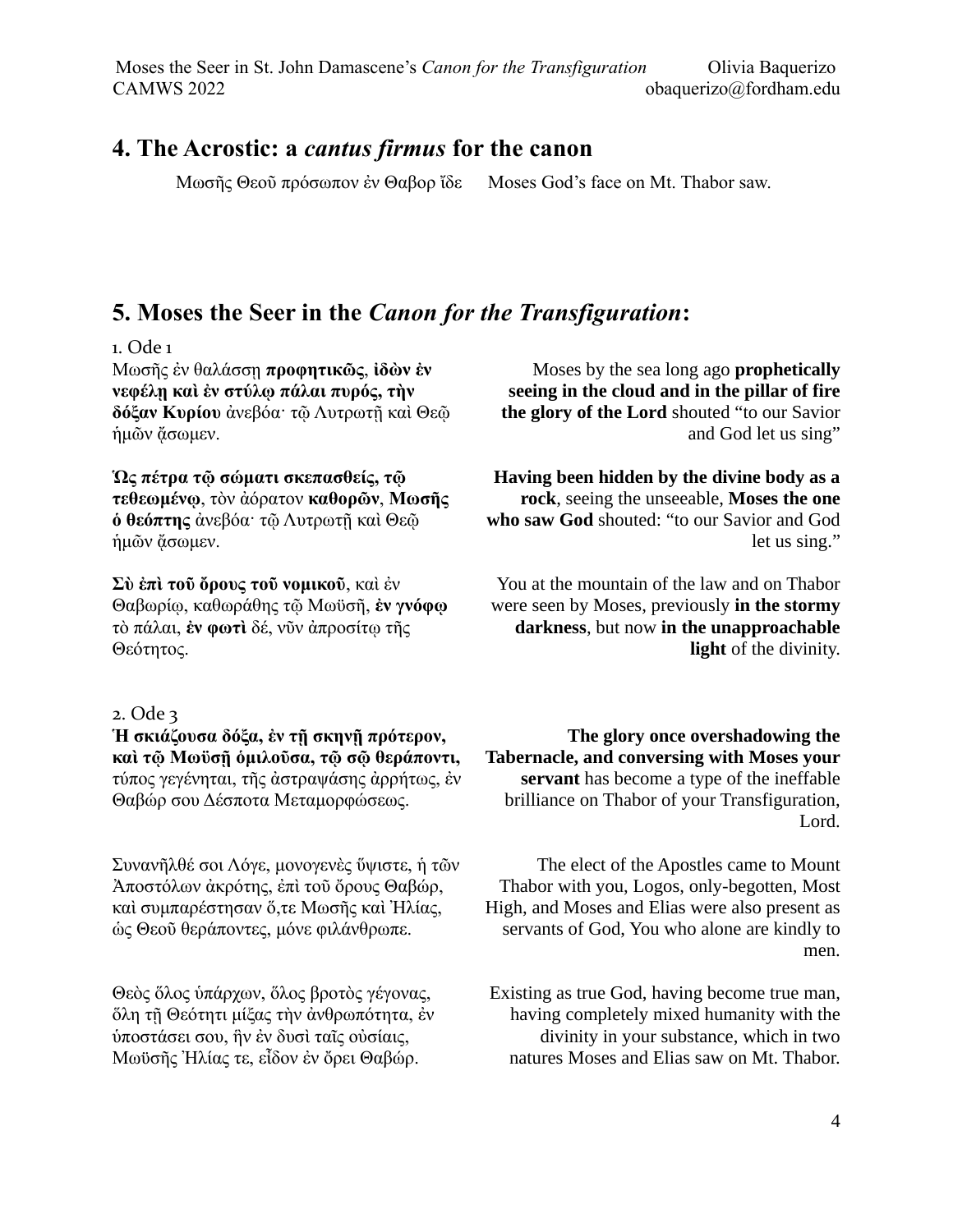Moses the Seer in St. John Damascene's *Canon for the Transfiguration* Olivia Baquerizo CAMWS 2022 obaquerizo@fordham.edu

#### 3. Ode 4

#### «**Ἐκ σαρκός σου βολίδες Θεότητος,**

**ἐξεπορεύοντο,** Προφητῶν καὶ Ἀποστόλων· ὅθεν οἱ πρόκριτοι, μέλποντες ἀνεβόων· Δόξα τῇ δυνάμει σου Κύριε».

#### Ὁ **τὴν βάτον φυλάξας ἀλώβητον**,

προσομιλοῦσαν πυρί, τῷ Μωσεῖ θεολαμποῦσαν σάρκα ὑπέδειξας, Δέσποτα μελῳδοῦντι· Δόξα τῇ δυνάμει σου Κύριε. .<br>…

**Πῦρ μὴ φλέγον τὴν ὕλην τοῦ σώματος**, ὡράθης ἄϋλον, ὡς Μωσεῖ καὶ Ἀποστόλοις, ὤφθης Ἠλίᾳ τε, Δέσποτα εἷς ἐκ δύο, ἐν δυσὶ τελείαις ταῖς φύσεσιν.

#### 4. Ode 6

#### **Ὡς μέγα καὶ φοβερον, ὡράθη θέαμα**

**σήμερον!** ἐξ οὐρανοῦ αἰσθητός, ἐκ γῆς δὲ ἀσύγκριτος, ἐξήστραψεν ἥλιος, τῆς δικαιοσύνης, νοητὸς ἐπὶ τοῦ ὄρους Θαβώρ.

#### **Παρῆλθε μὲν ἡ σκιά, τοῦ νόμου ἐξασθενήσασα, ἐλήλυθε δὲ σαφῶς, Χριστὸς ἡ ἀλήθεια, Μωσῆς ἀνεβόησεν ἐν τῷ Θαβωρίῳ, κατιδὼν σου τὴν Θεότητα.**

Ὁ στῦλος τῷ Μωϋσεῖ, Χριστὸν τὸν μεταμορφουμενον, ἡ δὲ νεφέλη σαφῶς, τὴν χάριν τοῦ Πνεύματος, τὴν ἐπισκιάσασαν, ἐν τῷ Θαβωρίῳ, παρεδήλου ἐμφανέστατα.

#### 5. Ode 9

Ἵνα σου δείξῃς ἐμφανῶς, τὴν ἀπόρρητον δευτέραν κατάβασιν, ὅπως ὁ Ὑψιστος Θεός, ὀφθήσῃ ἑστὼς ἐν μέσῳ θεῶν, τοῖς Ἀποστόλοις ἐν Θαβώρ, **Μωσεῖ σὺν Ἠλίᾳ τε**, ἀρρήτως ἔλαμψας· διὸ πάντες σε Χριστὲ μεγαλύνομεν.

**From Your flesh lightning-flashes of divinity shot outwards** upon the prophets and apostles, whence the elect singing shout "Glory to your power, Lord."

You having protected t**he burning bush covered in fire**, you Lord, have shown your flesh shining with divinity to Moses, who sings, "Glory to your power, Lord."

You have been seen as **an immaterial fire not burning the matter of the body,** as you were seen by Moses and the Apostles and Elias, o Lord, one from two, in two perfect natures.

**How great and fearful the sight seen today!** In the sky the material sun, from the earth the incomparable sun of justice shone, perceptible to the mind on Mount Thabor.

#### **The shadow of the law, having grown weak, has gone away, and the truth has clearly come, oh Christ, Moses shouted on Thabor, seeing Your divinity.**

The pillar prefigured the transfigured Christ to Moses, and the cloud clearly prefigured the overshadowing grace of the Spirit, made most clear on Thabor.

So that You might clearly foretell Your ineffable second coming, when as the Most High God You will be seen standing in the midst of gods, You shone unspeakably to the Apostles on Thabor, **with Moses and Elias**; on account of these things we praise You, Christ.